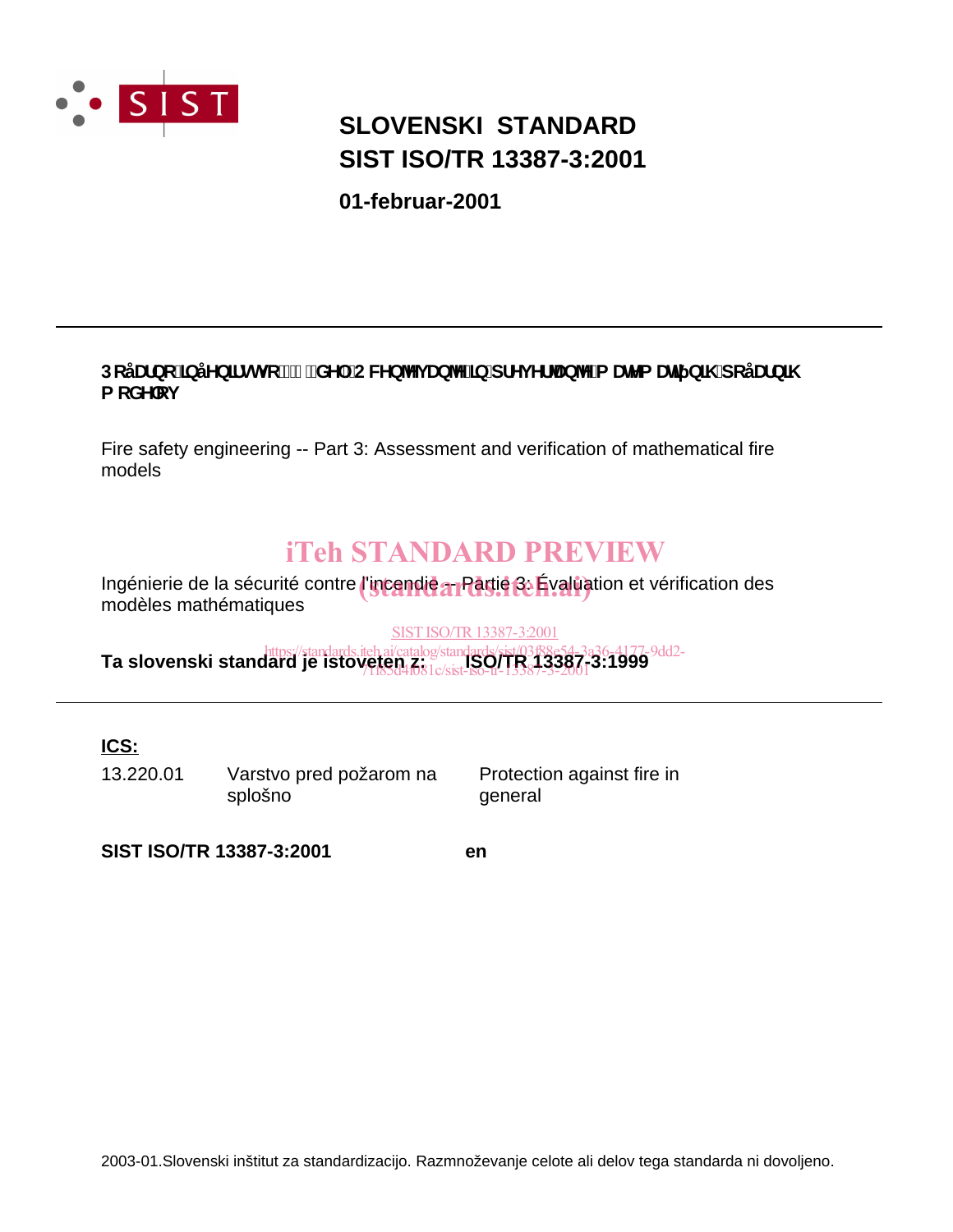**SIST ISO/TR 13387-3:2001**

# iTeh STANDARD PREVIEW (standards.iteh.ai)

SIST ISO/TR13387-3:2001 https://standards.iteh.ai/catalog/standards/sist/03f88e54-3a36-4177-9dd2- 71f85d4f081c/sist-iso-tr-13387-3-2001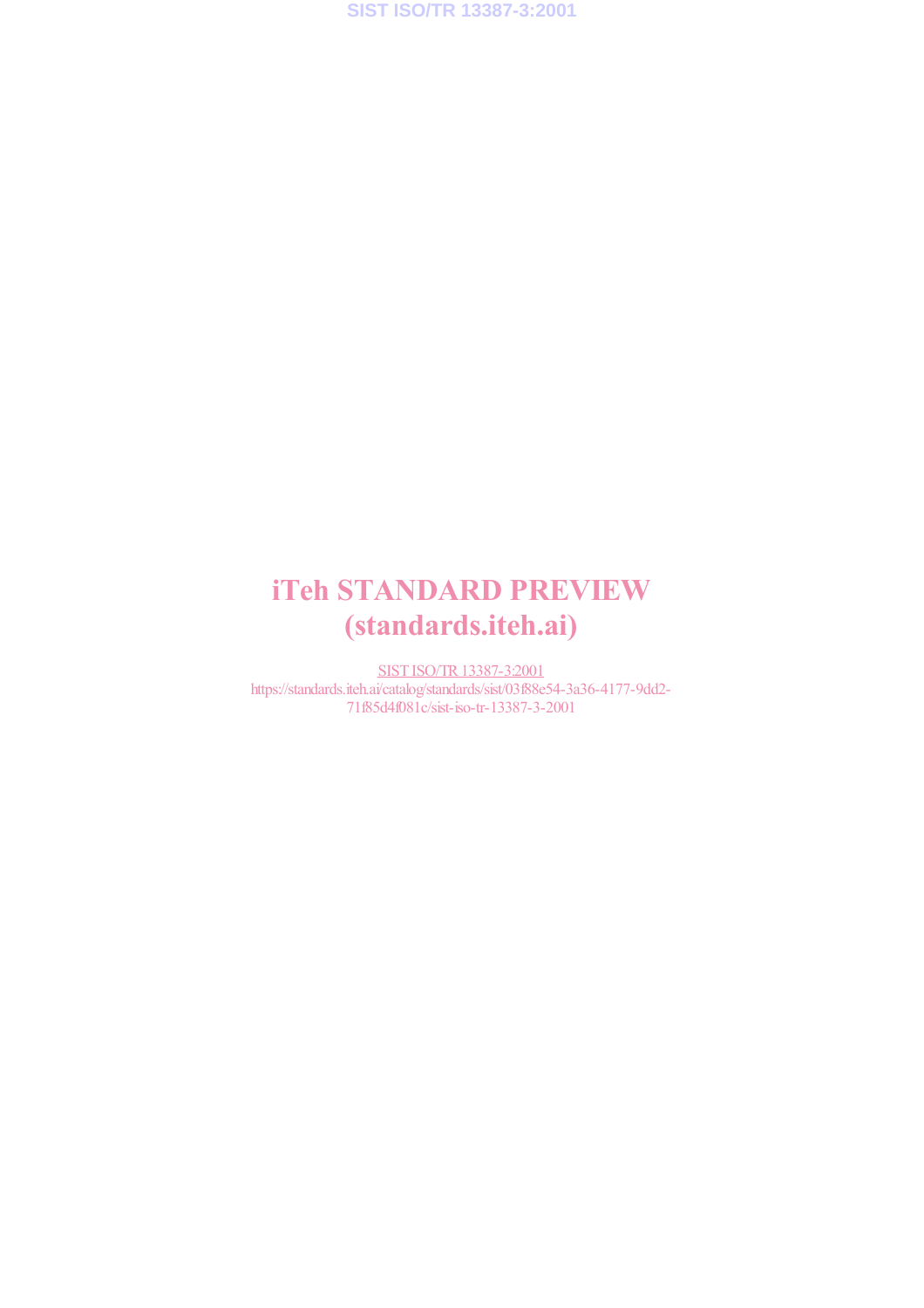# **TECHNICAL** REPORT

# **ISO/TR 13387-3**

First edition 1999-10-15

# **Fire safety engineering —**

# **Part 3:**

Assessment and verification of mathematical fire models

iTeh Shagénierie de la sécurité contre l'incendie Partie 3: Évaluation et vérification des modèles mathématiques (standards.iteh.ai)

SIST ISO/TR 13387-3:2001 https://standards.iteh.ai/catalog/standards/sist/03f88e54-3a36-4177-9dd2- 71f85d4f081c/sist-iso-tr-13387-3-2001

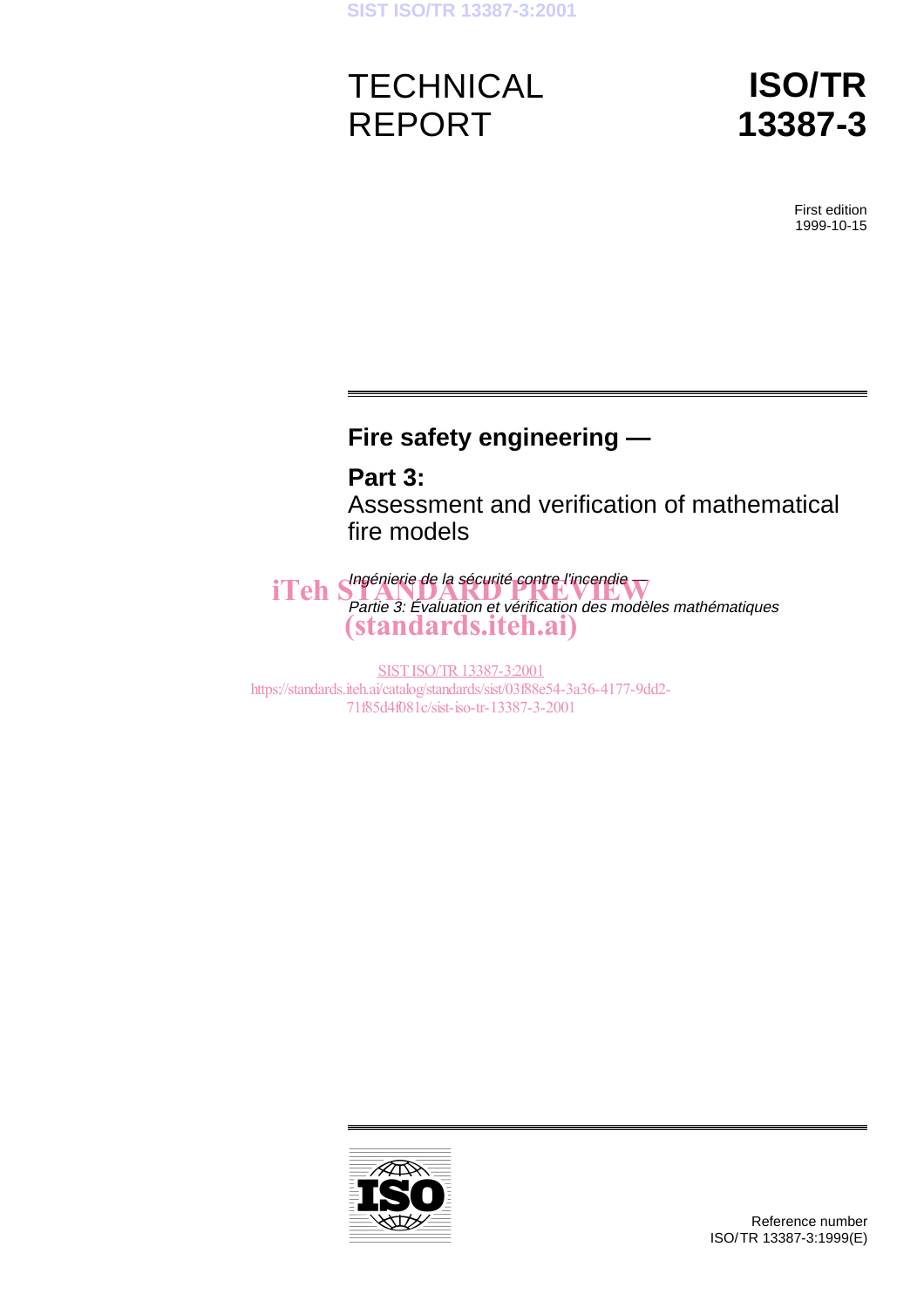# ISO/TR 13387-3:1999(E)

# **Contents**

C ISO 1999

All rights reserved. Unless otherwise specified, no part of this publication may be reproduced or utilized in any form or by any means, electronic or mechanical, including photocopying and microfilm, without permission in writing from the publisher.

International Organization for Standardization<br>Case postale 56 • CH-1211 Genève 20 • Switzerland Internet iso@iso.ch

Printed in Switzerland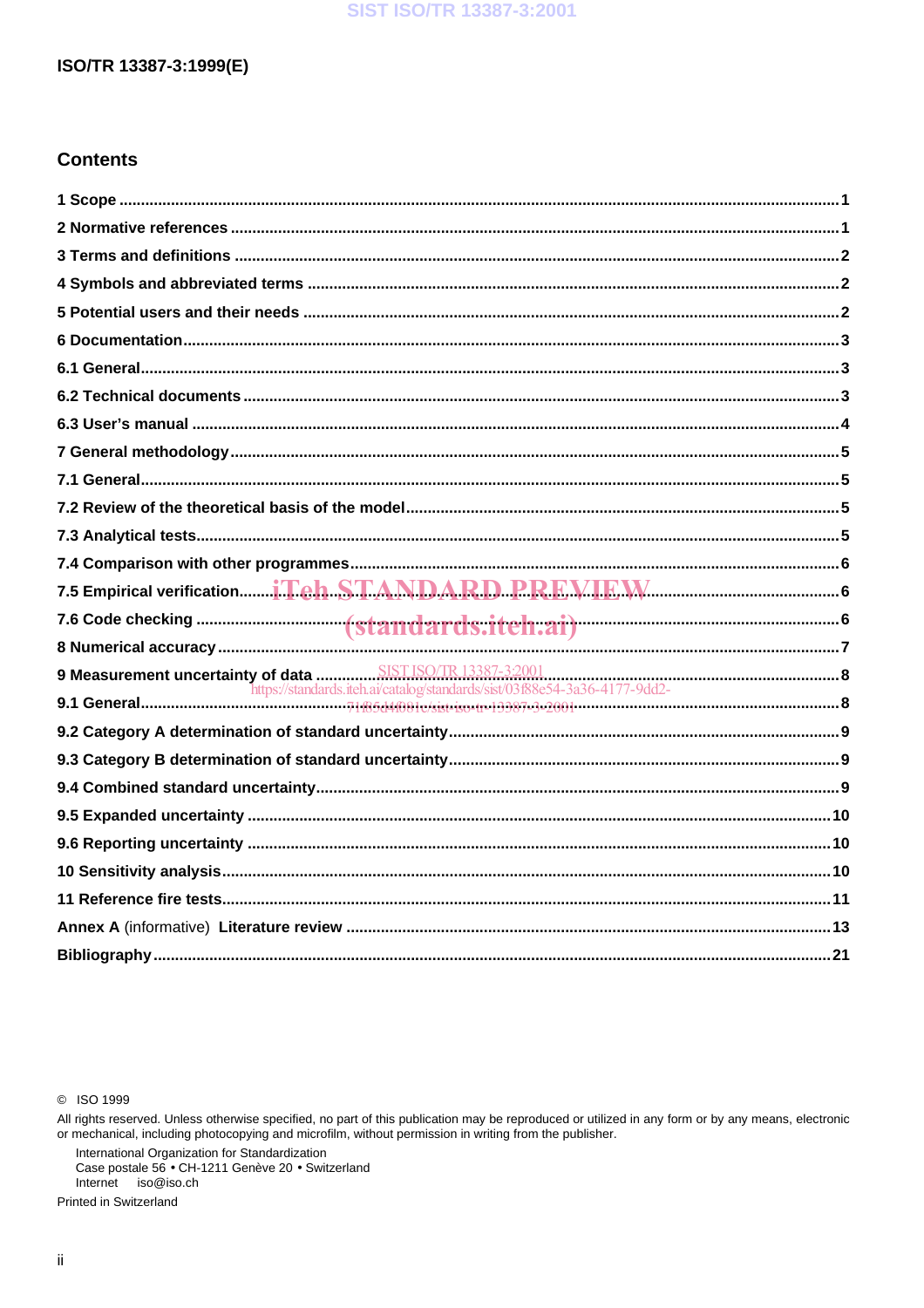### **Foreword**

ISO (the International Organization for Standardization) is a worldwide federation of national standards bodies (ISO member bodies). The work of preparing International Standards is normally carried out through ISO technical committees. Each member body interested in a subject for which a technical committee has been established has the right to be represented on that committee. International organizations, governmental and non-governmental, in liaison with ISO, also take part in the work. ISO collaborates closely with the International Electrotechnical Commission (IEC) on all matters of electrotechnical standardization.

The main task of ISO technical committees is to prepare International Standards, but in exceptional circumstances a technical committee may propose the publication of a Technical Report of one of the following types:

- type 1, when the required support cannot be obtained for the publication of an International Standard, despite repeated efforts;
- type 2, when the subject is still under technical development or where for any other reason there is the future but not immediate possibility of an agreement on an International Standard;
- type 3, when a technical committee has collected data of a different kind from that which is normally published as an International Standard ("state of the art", for example).

Technical Reports of types 1 and 2 are subject to review within three years of publication, to decide whether they can be transformed into International Standards. Technical Reports of type 3 do not necessarily have to be can be transformed into international standards. Technical Reports of type 3<br>reviewed until the data they provide are considered to be no longer valid or useful.

ISO/TR 13387-3, which is a Technical Report of type 2, was prepared by Technical Committee ISO/TC 92, Fire SO/TR 13387-3, which is a Technical Report-pl<sub>S</sub>type 4,3%8-32, engineering.<br>safety, Subcommittee SC 4, Fire safety engineering.tandards/sist/03f88es 4. Fire salety engineering<br>https://standards.iteh.ai/catalog/standards/sist/03f88e54-3a36-4177-9dd2-

71f85d4f081c/sist-iso-tr-13387-3-2001<br>It is one of eight parts which outlines important aspects which need to be considered in making a fundamental approach to the provision of fire safety in buildings. The approach ignores any constraints which might apply as a consequence of regulations or codes; following the approach will not, therefore, necessarily mean compliance with national regulations.

ISO/TR 13387 consists of the following parts, under the general title Fire safety engineering:

- Part 1: Application of fire performance concepts to design objectives
- Part 2: Design fire scenarios and design fires
- $-$  Part 3: Assessment and verification of mathematical fire models
- Part 4: Initiation and development of fire and generation of fire effluents
- Part 5: Movement of fire effluents
- Part 6: Structural response and fire spread beyond the enclosure of origin
- Part 7: Detection, activation and suppression
- $-$  Part 8: Life safety  $-$  Occupant behaviour, location and condition

Annex A of this part of ISO/TR 13387 is for information only.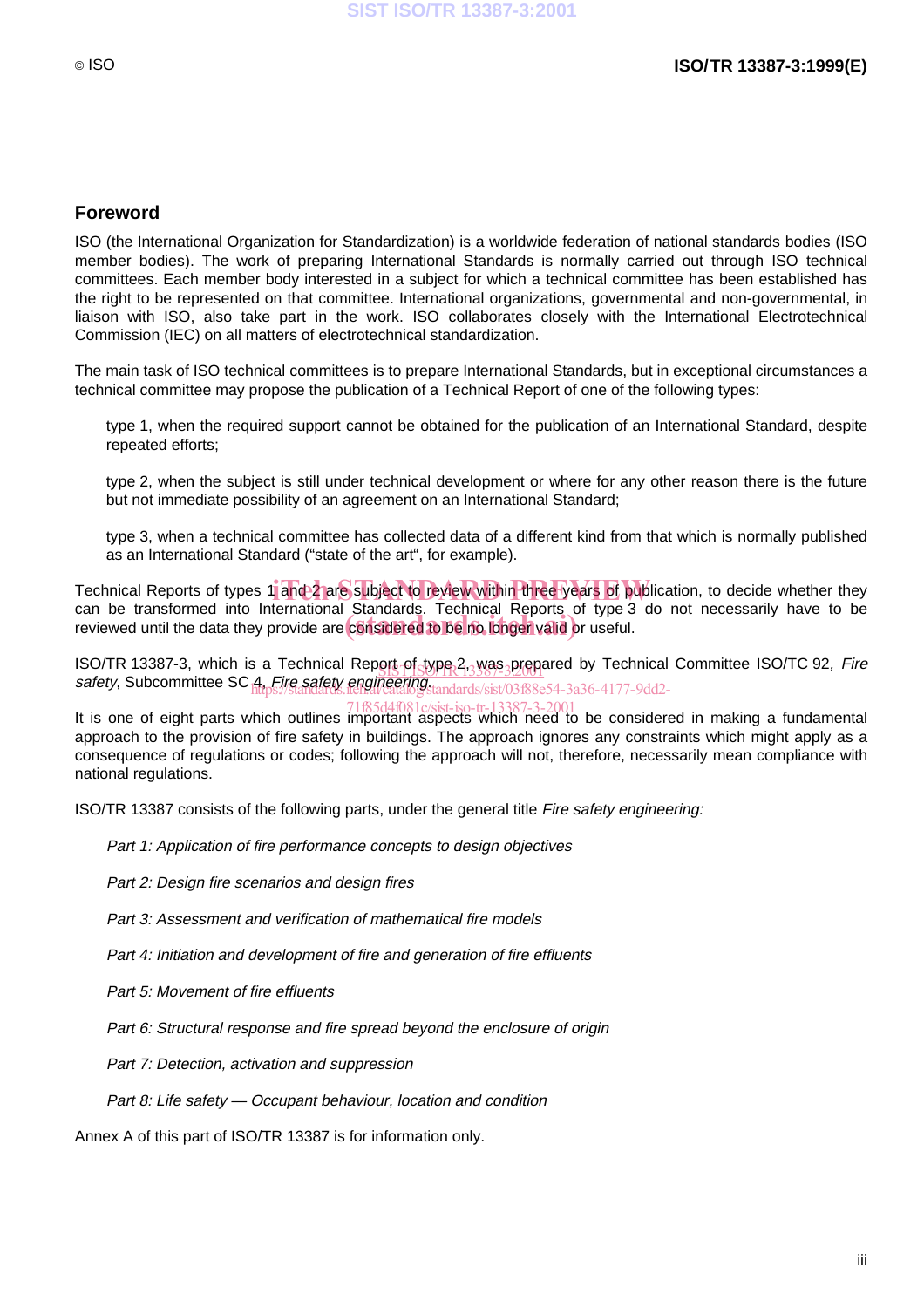# **Introduction**

ISO/TR 13387 describes a systematic engineering approach to addressing fire safety in buildings. Other parts of the Technical Report address fire spread, smoke movement, fire detection and suppression, and life safety. The objective of fire safety engineering is to assist in the creation of buildings which have an acceptable predicted level of fire safety. Part of this work involves the use of mathematical models to predict the course of events of potential fires in those buildings. Part 3, which addresses the assessment and verification of mathematical models for fire prediction, applies to mathematical fire models in general and not just to those that are part of the ISO fire safety engineering framework. Although the current focus of the document is on fire in buildings, it may also be used to assess fire models that concern other fires, such as outdoor fires and transportation fires.

Totally deterministic and totally probabilistic approaches to fire safety engineering are used today. Mathematical fire models are usually deterministic but sometimes contain probabilistic elements.

When combined, mathematical descriptions of physical phenomena and people movement can be programmed to create complex computer codes that estimate the expected course of a fire based on given input parameters. Mathematical fire models have progressed to the point of providing good predictions for some parameters of fire behaviour. However, input data is not always available, and many factors that affect the course of a fire, such as the position of doors or the location of people, are probabilistic in nature and cannot be determined from physics. These data and probabilistic factors require engineering judgement. For more detailed discussion of deterministic and probabilistic approaches to fire safety engineering the reader should refer to part 1 of ISO/TR 13387. The assessment and verification of probabilistic elements or totally probabilistic approaches are not addressed in this part of ISO/TR 13387. iTeh STANDARD PREVIEW

Potential users of deterministic fire models and those who are asked to accept the results need to be assured that Potential users of deterministic fire models and those who are asked to accept the results need to be assured that<br>the models will provide sufficiently accurate predictions of the course of a fire for the specific applicat provide this assurance, the model(s) being considered should be verified for physical representation and mathematical accuracy. Verification involves checking that the theoretical basis and assumptions used in the model are appropriate, that the model contains no serious mathematical errors, and that it has been shown, by comparison with experimental data, to provide predictions and the course of events in similar fire situations with a known accuracy. It is understood that such comparisons cannot encompass every possible application of interest to the user. However, they should be representative of a range of similar applications. The fact that a model provides accurate predictions for one fire situation is not an absolute guarantee that it provides accurate predictions in a similar situation.

Concern for the accuracy of fire model predictions has been expressed by the international community of fire protection engineers and fire modelers themselves since the early models were published. The International Council for Building Research Studies and Documentation (CIB), Commission W14, Fire, recognized the need to expand international discussion on the use, application and limitations of fire models. The ISO task group that developed this ISO document used the ASTM standard guide<sup>[1]</sup> as a reference text, and has outlined a format for collecting and making available experimental data on fire development and smoke spread in buildings. In addition, the methodology embodied in ISO 9000 for quality assurance of software should be followed.

Included in this document are:

- a) guidance on the documentation necessary to assess the adequacy of the scientific and technical basis of a model;
- b) a general methodology to check a model for errors and test it against experimental data;
- c) guidance on assessing the numerical accuracy and stability of the numerical algorithms of a model;
- d) guidance on assessing the uncertainty of experimental measurements against which a model's predicted results may be checked;
- e) guidance on the use of sensitivity analysis to ensure the most appropriate use of a model.

This document focuses on the predictive accuracy of mathematical fire models. However, other factors such as ease of use, relevance, completeness and status of development play an important role in the assessment of the use of the most appropriate model for a particular application.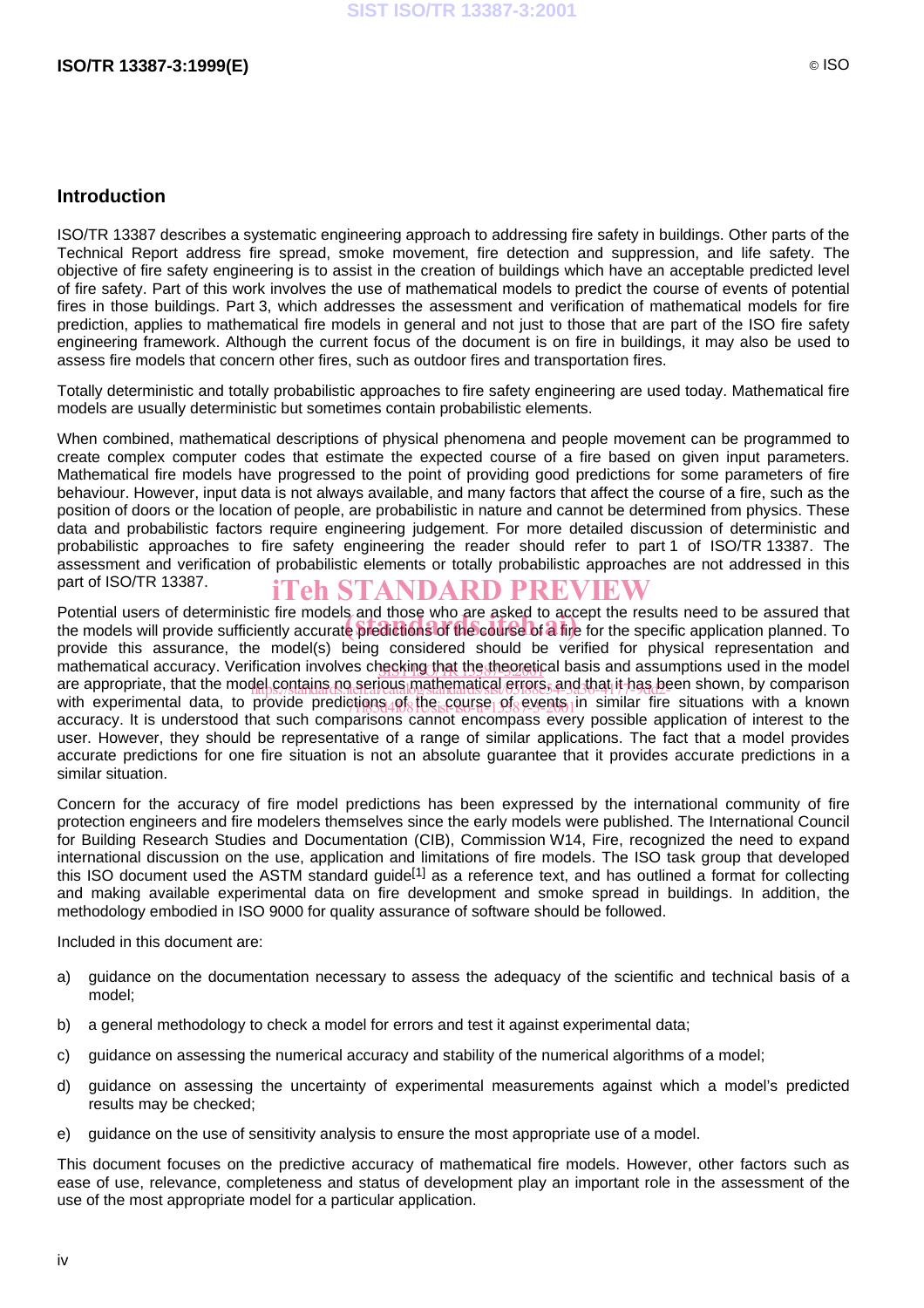# **Fire safety engineering —**

# **Part 3:**

Assessment and verification of mathematical fire models

# **1 Scope**

This part of ISO/TR 13387 provides guidance on procedures for assessing and verifying the accuracy and applicability of deterministic mathematical fire models used as tools for fire safety engineering. It does not address specific fire models. It is not a step-by-step procedure, but does describe techniques for detecting errors and finding limitations in a calculation model. This part of ISO/TR 13387 does not address the assessment and verification of limitations in a calculation model. This part of ISO/TR 13387 does not address the assessment and verification of<br>totally probabilistic approaches to fire safety calculations, or the probabilistic elements that may be comb deterministic calculations.

# (standards.iteh.ai)

#### **2 Normative references** SIST ISO/TR13387-3:2001

https://standards.iteh.ai/catalog/standards/sist/03f88e54-3a36-4177-9dd2-

The following normative documents contain provisions which, through reference in this text, constitute provisions of this part of ISO/TR 13387. For dated references, subsequent amendments to, or revisions of, any of these publications do not apply. However, parties to agreements based on this part of ISO/TR 13387 are encouraged to investigate the possibility of applying the most recent additions of the normative documents indicated below. For undated references, the latest addition of the normative document referred to applies. Members of ISO and IEC maintain registers of currently valid international standards.

ISO/TR 13387-1, Fire safety engineering — Part 1: Application of fire performance concepts to design objectives.

ISO/TR 13387-2, Fire safety engineering — Part 2: Design fire scenarios and design fires.

ISO/TR 13387-4, Fire safety engineering — Part 4: Initiation and development of fire and generation of fire effluents.

ISO/TR 13387-5, Fire safety engineering — Part 5: Movement of fire effluents.

ISO/TR 13387-6, Fire safety engineering — Part 6: Structural response and fire spread beyond the enclosure of origin.

ISO/TR 13387-7, Fire safety engineering — Part 7: Detection, activation and suppression.

ISO/TR 13387-8, Fire safety engineering — Part 8: Life safety — Occupant behaviour, location and condition.

ISO 13943, Fire safety — Vocabulary.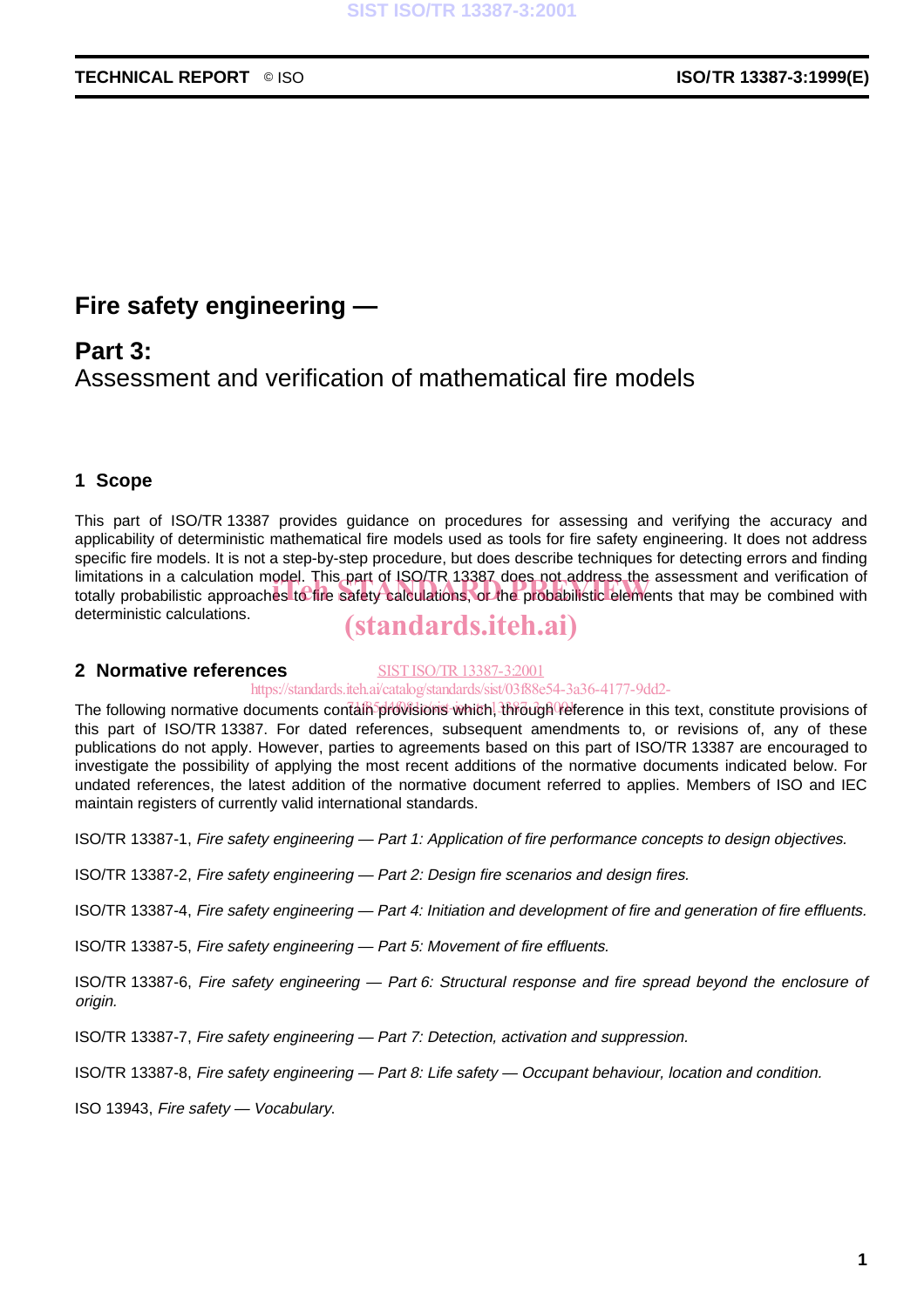### **SIST ISO/TR 13387-3:2001**

## **ISO/TR 13387-3:1999(E)** © ISO

# **3 Terms and definitions**

For the purposes of this part of ISO/TR 13387, the terms and definitions given in ISO 13943, ISO/TR 13387-1 and the following apply.

#### **3.1**

#### **engineering judgement**

the process exercised by a professional who is qualified by way of education, experience and recognized skills to complement, supplement, accept or reject elements of a quantitative analysis

#### **3.2**

#### **verification (as applied to mathematical fire models)**

the process of checking a mathematical fire model for correct physical representation and mathematical accuracy for a specific application or range of applications

The process involves checking the theoretical basis, the appropriateness of the assumptions used in the model, that the model contains no unacceptable mathematical errors and that the model has been shown, by comparison with experimental data, to provide predictions of the course of events in similar fire situations with a known accuracy.

#### **3.3**

#### **validation (as applied to fire calculation models)**

the process of determining the correctness of the assumptions and governing equations implemented in a model when applied to the entire class of problems addressed by the model

# **4 Symbols and abbreviated terms**  $T$  **ANDARD PREVIEW**

*k* coverage symbol

# (standards.iteh.ai)

- *s*<sup>i</sup> standard deviation
- U expanded uncertaintythes://standards.iteh.ai/catalog/standards/sist/03f88e54-3a36-4177-9dd2-SIST ISO/TR13387-3:2001

71f85d4f081c/sist-iso-tr-13387-3-2001

- *u<sub>c</sub>* combined standard uncertainty
- *u*<sup>i</sup> standard uncertainty
- $u_i$  uncertainty component in category B (see 9.1)
- *v*<sub>i</sub> number of degrees of freedom

# **5 Potential users and their needs**

This part of ISO/TR 13387 is intended for use by:

- a) Model developers/marketers to document the usefulness of a particular calculation method, perhaps for specific applications. Part of model development includes identification of precision and limits of applicability, and independent testing.
- b) Model users to assure themselves that they are using an appropriate model for an application and that it provides adequate accuracy. Mathematical models will be used mostly by professional engineers for fire safety design of buildings, fire hazard and risk analysis of new products, fire investigation and litigation. In litigation involving corporations from different countries, an ISO standard for assessment and verification of calculation methods is likely to form the basis for acceptance of those methods. This identification process should be undertaken by a team of stakeholders including the building owner, the architect and all design engineers (including a fire safety engineer), the building manager, the building inspector or other approval authority and a fire service representative.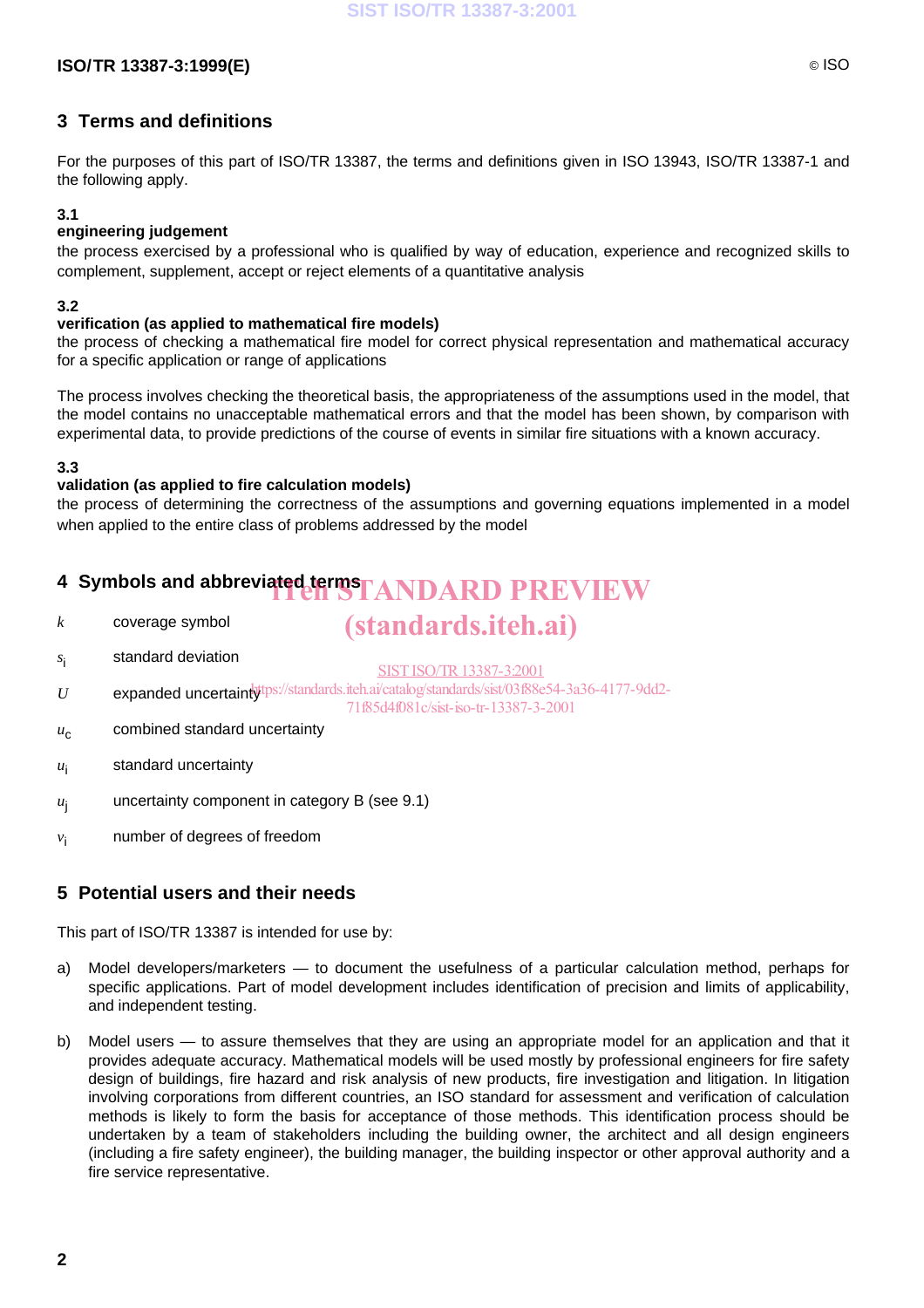# © ISO **ISO/TR 13387-3:1999(E)**

- c) Developers of model performance codes to provide a means to detect invalid calculation procedures and avoid incorporating them into codes. Performance codes under development in a number of countries are likely to be models for fire codes in developing countries.
- d) Approving officials to ensure that the results of calculations using mathematical models stating conformance to this part of ISO/TR 13387, cited in a submission, show clearly that the model is used within its applicability limits and has an acceptable level of accuracy.
- e) Educators to demonstrate the application and acceptability of calculation methods being taught.

The importance of each clause of this part of ISO/TR 13387 will depend on the user. For example, model developers should be particularly interested in clause 6, Documentation, clause 8, Numerical accuracy, and clause 10, Sensitivity analysis. Whereas users, developers of model performance codes and approval officials will be more interested in clause 6, Documentation, clause 7, General methodology, clause 10, Sensitivity analysis, and clause 11, Reference fire tests.

# **6 Documentation**

#### **6.1 General**

ASTM has published a standard quide for evaluating the predictive capability of fire models<sup>[1]</sup>, and a number of papers have been published on the subject<sup>[2],[3],[4],[5],[6],[7],[8]</sup>. Annex A contains a review of the ASTM standard, a survey of fire models, and reviews of five of those publications.

The technical documentation should be sufficiently detailed that all calculation results can be reproduced within the<br>stated accuracy by an independent engineer experienced in mathematics. numerical analysis and computer stated accuracy by an independent engineer experienced in mathematics, numerical analysis and computer programming, but without using the described computer programme.  $\mathbf{ai})$ 

Sufficient documentation of calculation models, including computer software, is essential to assess the adequacy of the scientific and technical basis of the models, and the accuracy of computational procedures. Also, adequate documentation will help prevent the unintentional misuse of fire models. Reports on any assessment and verification of a specific model should become part of the documentation. The ASTM guide for documenting computer software for fire models<sup>[9]</sup> is the primary source for information contained in this clause.

Documentation of computer models should include technical documentation and a user's manual. The technical documentation, often in the form of a scientific or engineering journal publication, is needed to assess the scientific basis of the model. A user's manual should enable the user to understand the model application and methodology, reproduce the computer operating environment and the results of sample problems included in the manual, modify data inputs, and run the program for specified ranges of parameters and extreme cases. The manual should be concise enough to serve as a reference document for the preparation of input data and the interpretation of results. Installation, maintenance and programming documentation may be included in the user's manual or be provided separately. There should be sufficient information to install the programme on a computer. All forms of documentation should include the name and sufficient information to define the specific version of the model and identify the organization responsible for maintenance of the model and for providing further assistance.

The following subclauses describe the suggested contents of technical documentation and a user's manual. The list is quite lengthy, but is not intended to exclude other forms of information that can assist the user in assessing the applicability and usability of the model.

#### **6.2 Technical documents**

Technical documentation should:

- a) define the fire problem modelled, or the function performed by the model;
- b) include any feasibility studies and justification statements;
- c) describe the theoretical basis of the phenomena and the physical laws on which the model is based;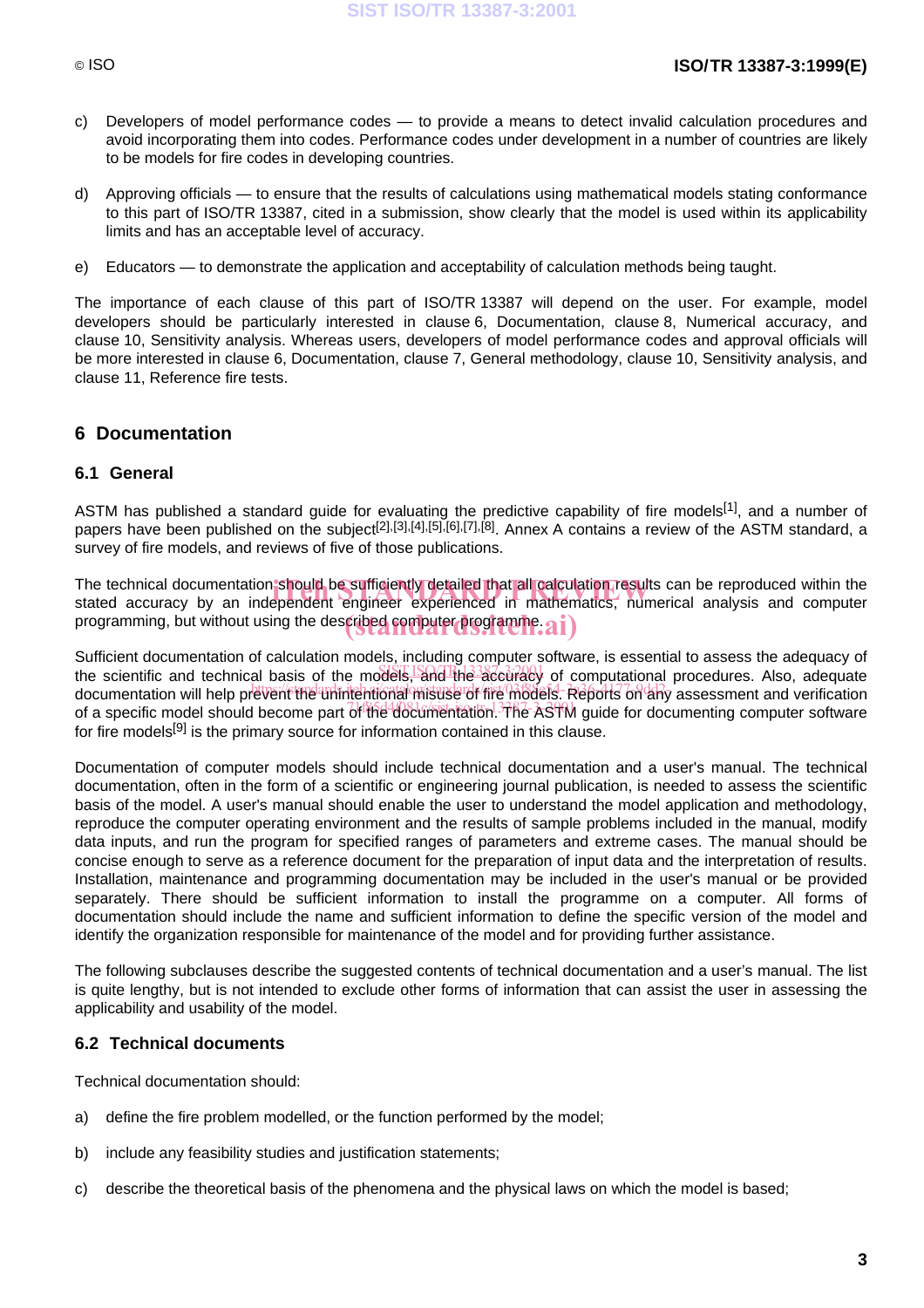### **SIST ISO/TR 13387-3:2001**

# **ISO/TR 13387-3:1999(E)** © ISO

- d) present the governing equations;
- e) identify the major assumptions and limits of applicability;
- f) describe the mathematical techniques, procedures and computational algorithms employed and provide references for them;
- g) discuss the precision of the results obtained by important algorithms, and any dependence on particular computer capabilities;
- h) list any auxiliary programmes or external data files required;
- i) provide information on the source, contents and use of data libraries;
- j) provide the results of any efforts to evaluate the predictive capabilities of the model;
- k) provide references to reviews, analytical tests, comparison tests, experimental validation and code checking already performed;
- l) indicate the extent to which the model meets this part of ISO/TR 13387.

#### **6.3 User's manual**

The user's manual should:

- a) include a self-contained description of the programme;<br> **EXPEDEDEDEDEDEDEDEDEDEDEDEDEDEDENTELY**
- describe the basic processing tasks performed, and the methods and procedures employed (a flow chart can<br>b) describe the basic processing tasks performed, and the methods and procedures employed (a flow chart can be useful); (standards.iteh.ai)
- c) identify the computer(s) on which the programme can be executed, and any peripherals required;
- d) provide instructions for installing the programme;<br>d) provide instructions for installing the programme;<br>did the mathematic and 2002.2.2001
- 71f85d4f081c/sist-iso-tr-13387-3-2001
- e) identify the programming languages and software operating systems and versions in use;
- f) describe the source of input information and any special input techniques;
- g) describe the handling of cases in which only minor differences are introduced between runs;
- h) provide the default values or the general conventions governing them;
- i) list any property values defined within the programme;
- j) describe the contents and organization of any external data files;
- k) list the operating-system control commands;
- l) describe the programme output and any graphics display and plot routines;
- m) provide information to enable the user to estimate the execution time on applicable computer systems for typical applications;
- n) provide sample data files with associated outputs to allow the user to verify the correct operation of the programme;
- o) list instructions for appropriate actions when error messages occur;
- p) provide instructions on judging whether the programme has converged to a good solution where appropriate.